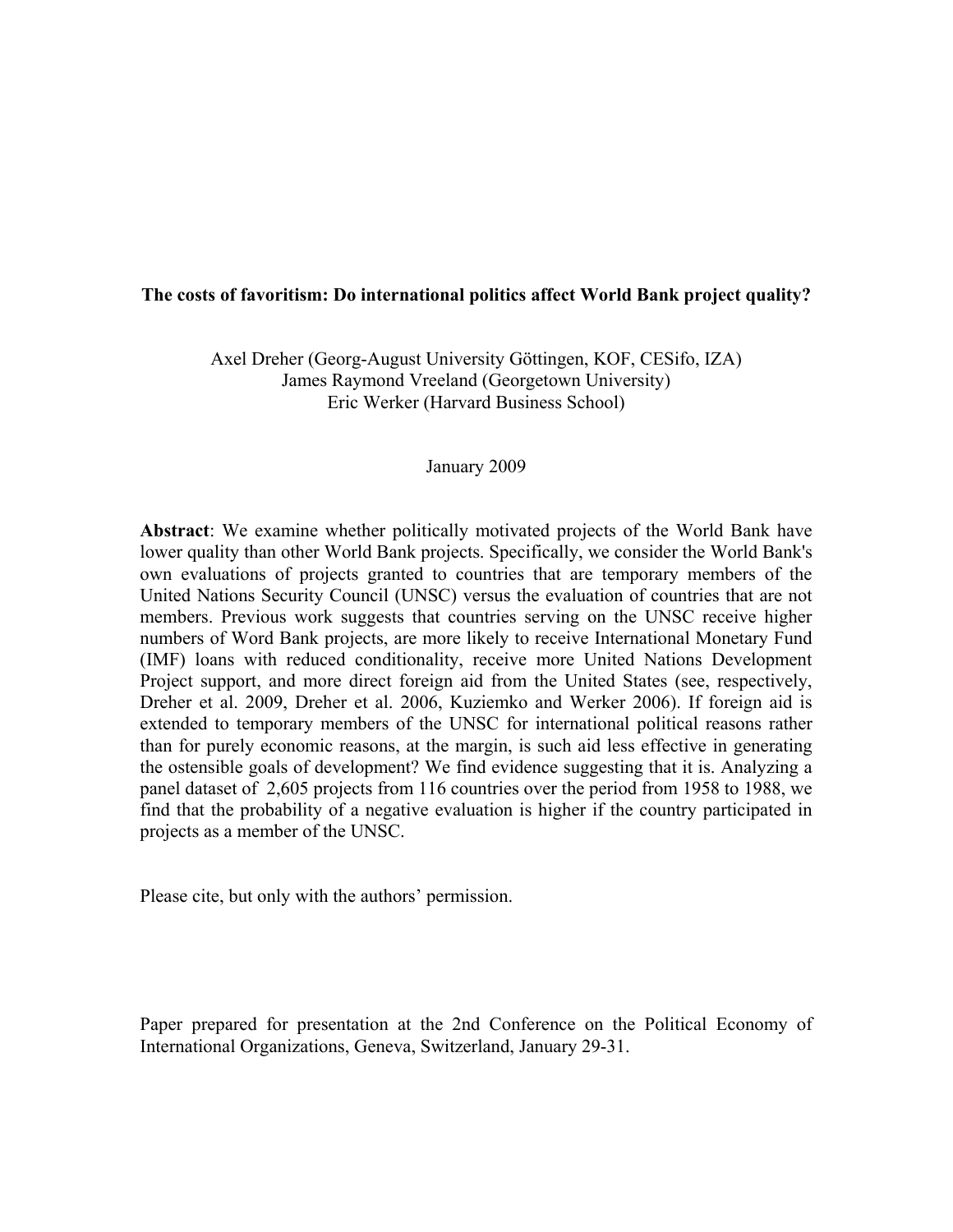## **1. Introduction**

Is development aid extended for political reasons less effective than aid provided on more economic grounds? We examine this question by considering the project quality of World Bank projects provided to countries temporarily serving on the United Nations Security Council (UNSC) versus countries that are not.

In support of our hypothesis, we find the probability that a country receives an unsatisfactory evaluation is higher for countries serving on the UNSC than for countries not. This conclusion is based on the analysis of a dataset including 1,033 observations of 88 countries from 1958 to 1988.

The rest of the paper is organized as follows. After providing background and developing our argument (section 2), we turn to empirical evidence (section 3). Section 4 concludes.

## **2. Background and argument**

There is growing evidence that sometimes the World Bank provides aid to countries because they are favored by the Bank's major shareholders for political reasons. This is no secret. The World Bank itself freely admits on its web page:

It is true that during the Cold War years aid was politically motivated. Now however aid is being delivered to countries most in need, and to those who show they are determined to use it well (World Bank, FAQ, www.worldbank.org).

Scholars have confirmed this claim, providing evidence that political favoritism has influenced World Bank decisions both during and since the Cold War (see, for example, Frey and Schneider 1986; Andersen, Hansen and Markussen 2006; Fleck and Kilby 2006).

Importantly, it has also been shown that countries favored by the United States – the largest shareholder at the World Bank with the most influence over its governance – face less strict enforcement of economic conditions attached to lending from the World Bank (Kilby 2008). Kilby (2008) suggests that an important implication of such favoritism is that it undermines the credibility of conditionality, rendering it ineffective.

To test this claim, we consider World Bank project evaluations of countries serving as temporary members of the UNSC versus countries not serving.

There is good reason to believe that the major shareholders of the World Bank – the United States, Japan, Germany, France, and the United Kingdom – agree on the importance of winning favor with some elected members of the UNSC.

The Security Council is the most important organ of the United Nations (UN); its actions are highly visible, sometimes receiving considerable press, and its duties include taking military action. While five members of the UNSC – China, France, Russia, the United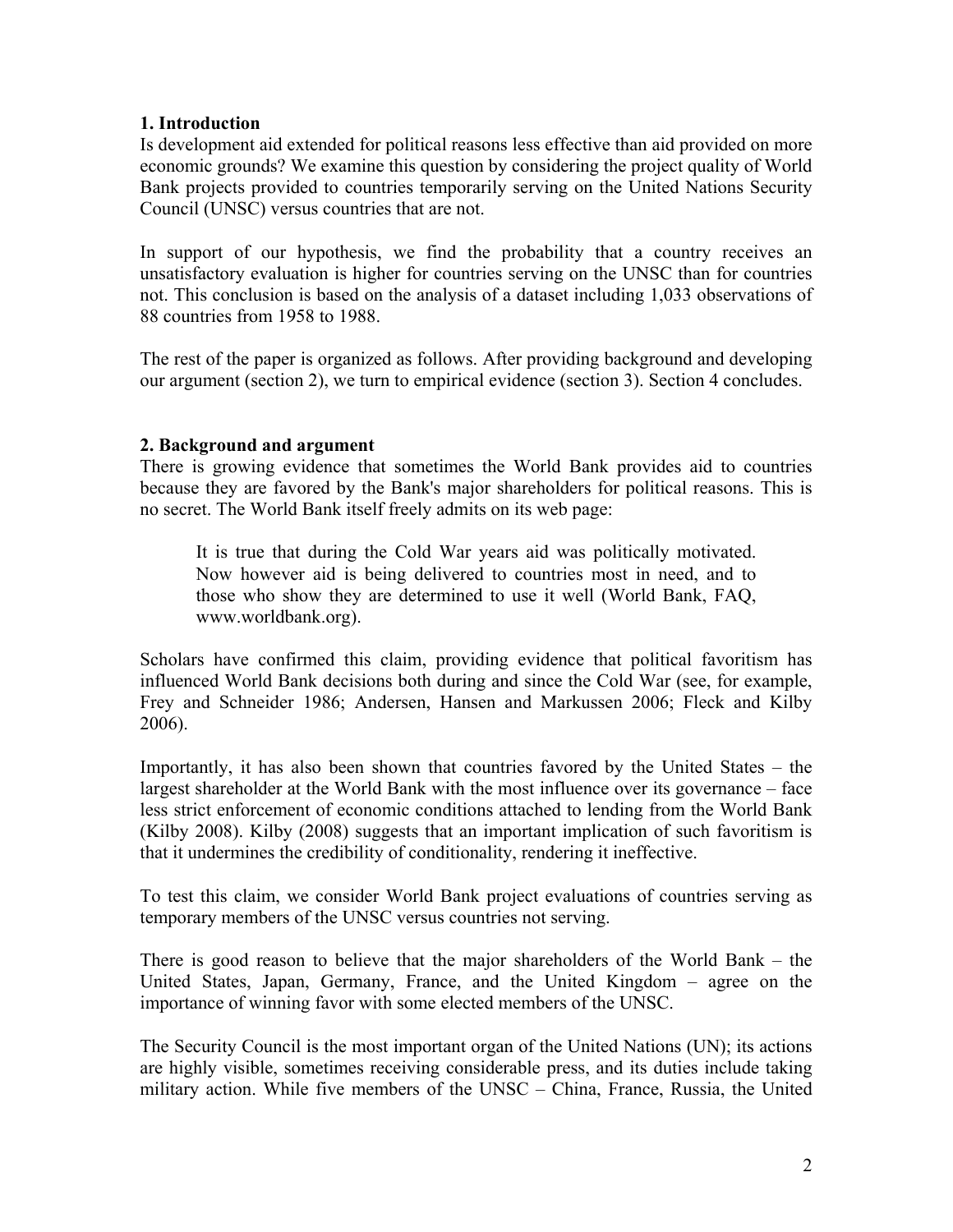Kingdom, and the United States – serve on a permanent basis, ten others are elected. These elected members serve two-year terms and face strict term limits. They are nominated by their regional caucus and must be approved by at least two thirds of the votes in the General Assembly.

UNSC decisions on substantive matters require a majority of nine votes. Each member has one vote, but the five permanent members have veto power. With less than half of the votes of the elected members required for measures to pass, elected members are rarely pivotal. O'Neill (1996) shows that the cumulative voting power of all ten elected members is less than two percent of the total voting power (according to the Shapley-Shubik index). Yet, even if few votes are required for a minimum winning coalition, the United States may seek out the support of elected UNSC members to secure insurance votes. It is well established in the vote-buying literature that oversized coalitions tend to be established (see, e.g., Volden and Carrubba, 2004). This is especially true if votes can be bought at low cost.

There may also be reasons beyond the formal voting rules that concern powerful countries. The United States and other important countries may seek the support of the UNSC for reasons of legitimacy (Voeten 2005, Hurd 2007). Legitimacy may be both moral and informational. Members of the UNSC have access to sensitive documents and private discussions regarding the importance of taking international action. To the extent that the UNSC is a legitimizing force, every single vote matters. This view is consistent with the observation that there is a premium for getting (nearly) unanimous votes (see, e.g., Doyle 2001: 223). In the absence of UNSC legitimacy, domestic public support might be more difficult to achieve and the US Congress might be recalcitrant (Voeten 2001, Hurd 2007, Hurd and Cronin 2008). Chapman and Reiter (2004) indeed find that "Security Council support significantly increases the rally behind the president (by as many as 9 points in presidential approval)... This [robust] effect is unique among international institutions because other actions by the UN or regional security organizations do not significantly affect rallies."

Often, the major shareholders may agree that temporary members of the UNSC are potentially important. Should a significant issue come up during the tenure of such a temporary UNSC member, it behooves the major shareholders to have the country in their debt.

There is mounting evidence that powerful countries favor UNSC members in various ways:

- (1) They receive increased bilateral aid from the United States (Kuziemko and Werker 2006).
- (2) They receive increased aid from UNICEF, an aid organization over which the United States has historically exerted much control (Kuziemko and Werker 2006).
- (3) They are more likely to receive a loan from the International Monetary Fund (IMF) (Dreher et al. 2006).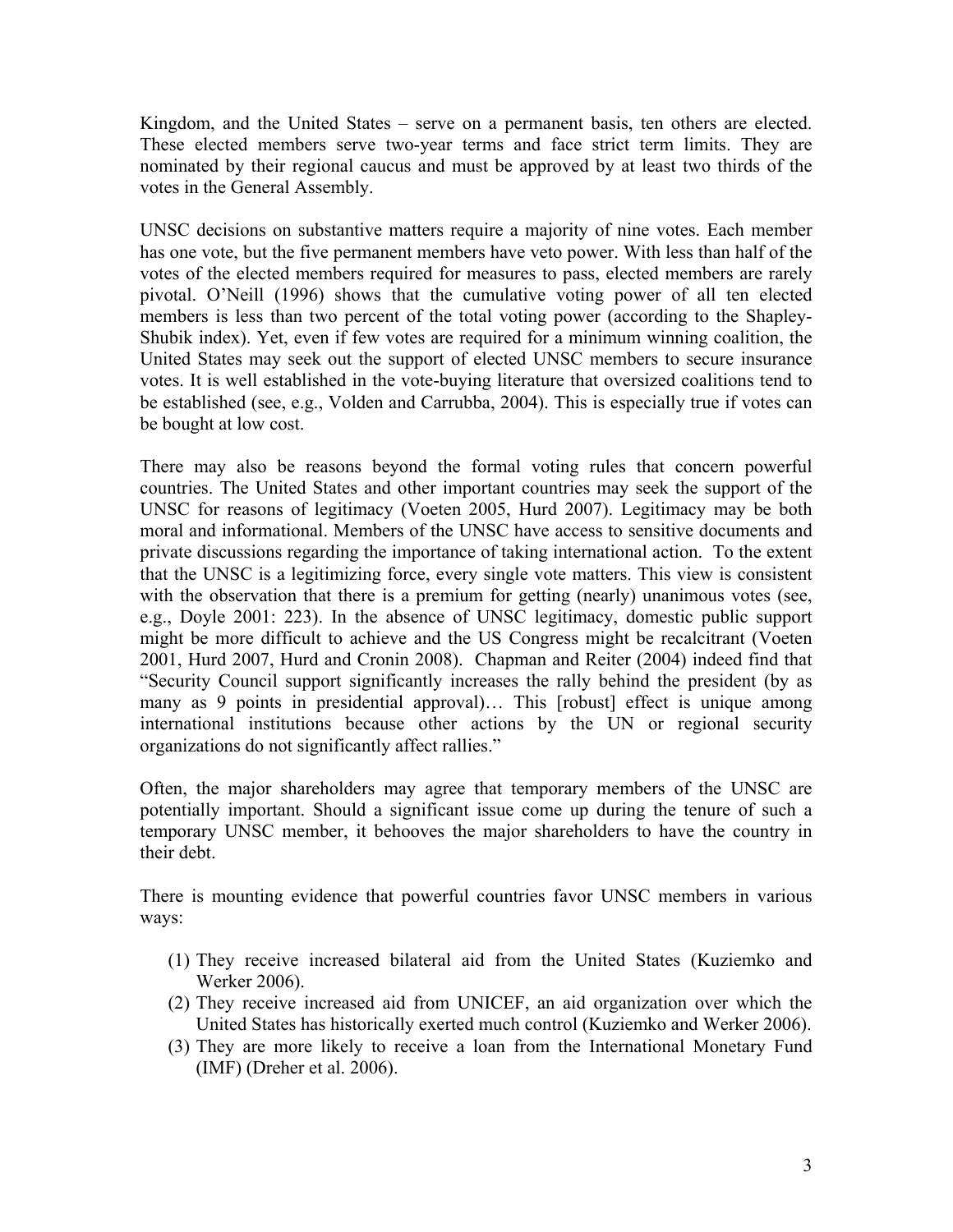- (4) They receive fewer economic conditions attached to IMF loans (Dreher et al. 2006).
- (5) They receive more World Bank projects.

We therefore suspect that when countries serve on the UNSC, the World Bank may be more likely to grant a project grounded on more political than economic grounds. Furthermore, the level and enforcement of economic conditions required for continued disbursements of loans may be lower. Note – importantly – that while we expect temporary UNSC members to receive favorable treatment while serving, we do not expect them to receive favorable treatment years later when they no longer hold an UNSC and their World Bank projects are evaluated. Evidence shows that the perks of being a UNSC member disappear quickly after a term of service ends.

For all of these reasons, we hypothesize that the quality of World Bank projects is lower for temporary UNSC members, at the margin, than for non-UNSC members. We now turn to testing this hypothesis.

# **3. Empirics**

1

In this section, we present very preliminary analysis of data supporting our principal hypothesis that World Bank project quality is lower for temporary members of the UNSC than for non-members.

First, consider what we observe. We have data from the World Bank's Operations Evaluation Department, as used in Kilby (2000). The data are discrete performance measures generated by the World Bank project managers and evaluators.<sup>1</sup> There are data on 2,605 projects from 116 countries over the period from 1958 to 1988. Projects are in effect for an average of six years with the longest project lasting 22 years. The first project in our sample ends in 1963, and the last ends in 1991. We had some difficulty obtaining more recent data from the World Bank, despite claims of increased transparency. We were eventually able to obtain data up to 2007, but we have not yet had a chance to analyze the additional data.

Most projects are rated as satisfactory  $-77$  percent – with the remaining 23 percent rated as unsatisfactory. In 38 percent of our country-year observations, at least one project (many countries have more than one project simultaneously) is rated as unsatisfactory. In the remaining country-years (62 percent), all projects are rated as satisfactory.

What about the difference between UNSC and non-UNSC members? Figure 1 presents descriptive data. As can be seen, the percentage of country-year observations with at least one unsatisfactory rating is higher for UNSC members than non-members. For UNSC members about 48 percent have unsatisfactory ratings, while for non-members only about 35 percent have unsatisfactory ratings. A t-test for difference in means indicates that the difference is statistically significant at the one percent level.

 $<sup>1</sup>$  For some observations, the World Bank provides the expected economic rate of return from the project.</sup> This is an alternative variable we intend to evaluate in the next draft of this paper.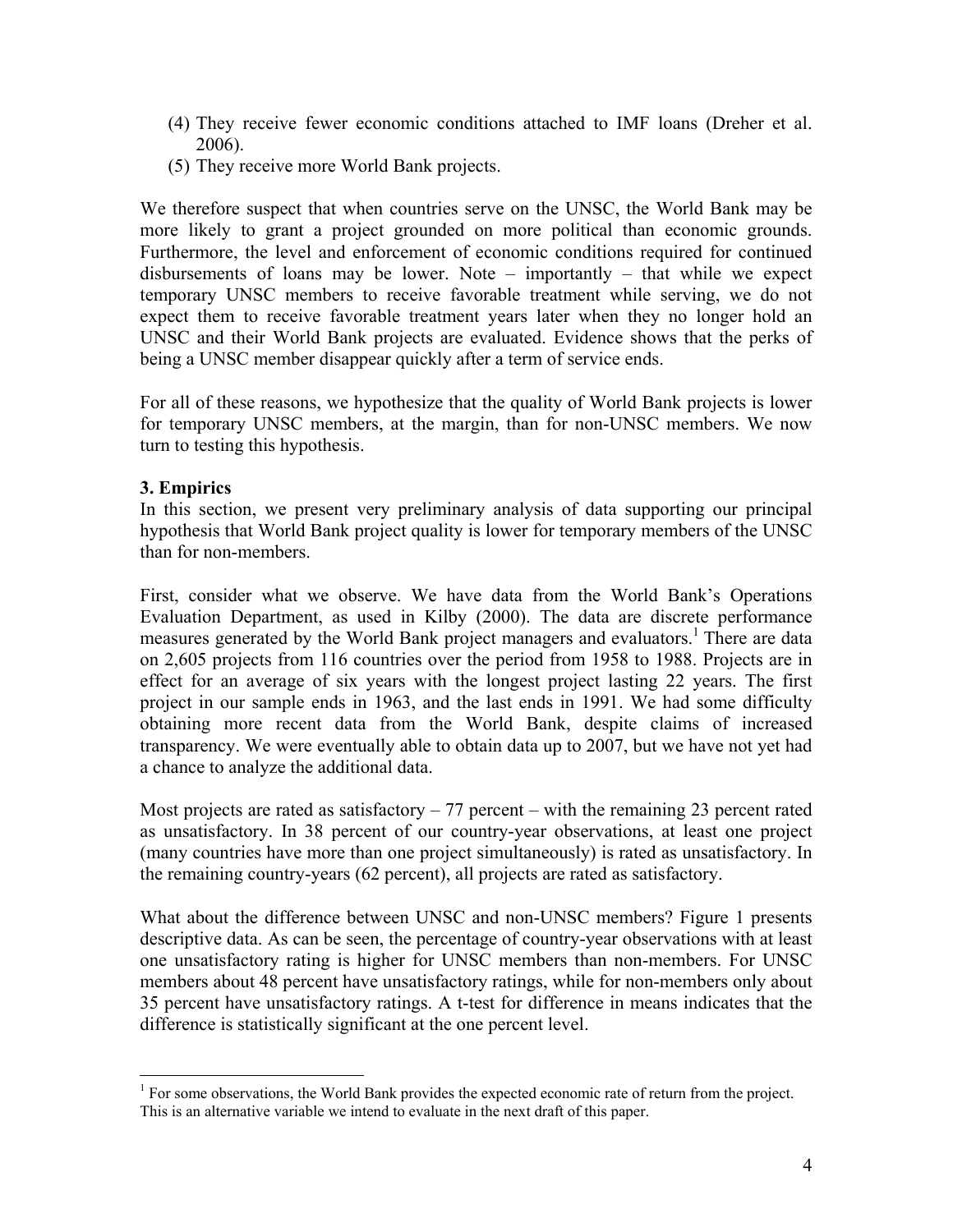



While supporting of our hypothesis, the results from the descriptive data may be spurious. Thus we turn to more rigorous analysis of data.

We begin with a probit model, where our dependent variable an indicator variable coded 1 if there is at least one unsatisfactory project in a country-year and 0 if all projects are satisfactory. In this stage of the analysis, we ignore observations of countries with no project. We intend to analyze other models to account for possible problems of nonrandom selection and endogeneity for the next draft of this paper, where we will analyze data from country-years without World Bank projects.

With out probit analysis, we introduce a number of control variables. We begin by introducing the control variables employed by Dollar and Svensson (2000) in their analysis of what determines the success of World Bank projects: time in office and time in office squared, ethnic fractionalization and ethnic fractionalization squared, instability, and democracy. We also include additional control variables suggested in the literature as potentially important: GDP per capita, population, inequality, terms of trade shocks, inflation, budget surplus, project size, number of projects in a particular country and year.

Table 1 presents some preliminary results with only statistically significant coefficients presented. As can be seen, ethnic fractionalization has a non-linear effect, with highly homogenous and highly diverse countries being the least likely to have unsatisfactory projects. As Dollar and Svensson (2000: 901) point out "the political economy literature suggests that ethnic fractionalisation and length of tenure affect the probability of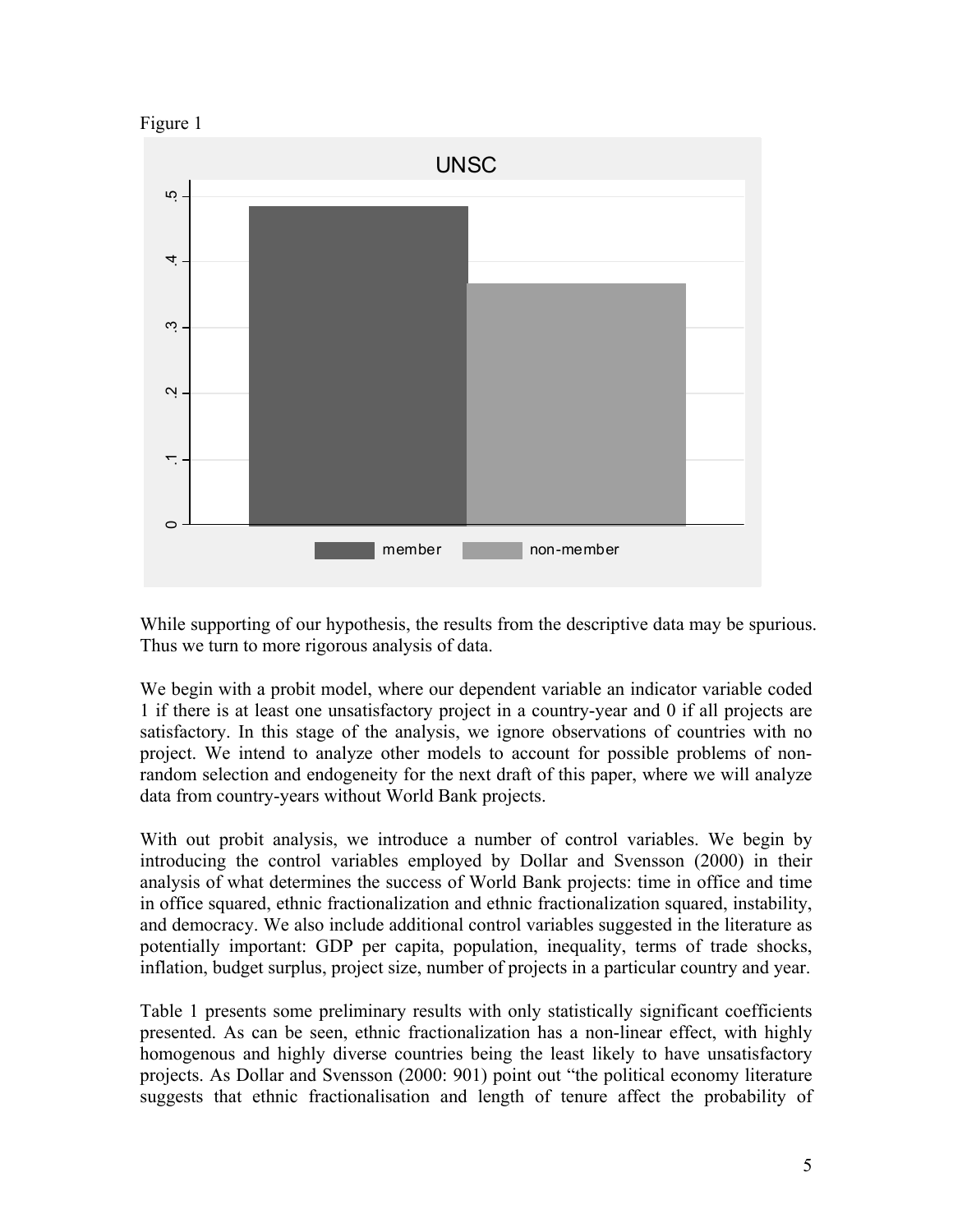successful reform, but does not exactly identify the functional form of this relationship. The quadratic form chosen yields the best results." What they find is that high degrees of fractionalization are bad for success. The same is true here.

Turning to our main variable of interest, UNSC membership has a positive effect that is statistically significant at the five percent level. *Countries that receive World Bank projects as UNSC members are more likely to receive negative project evaluations than non-members*.

|                                         | (1)               | (2)                       |  |
|-----------------------------------------|-------------------|---------------------------|--|
| Ethnic fractionalization                | $-0.017 - 0.016$  |                           |  |
|                                         |                   | $(2.16)$ ** $(2.12)$ **   |  |
| Ethnic fractionalization, squared 0.000 |                   | 0.000                     |  |
|                                         |                   | $(3.02)$ *** $(2.94)$ *** |  |
| UNSC membership                         |                   | 0.249                     |  |
|                                         |                   | $(1.97)$ **               |  |
| $(\log)$ US grants                      |                   |                           |  |
| <b>UNGA</b> voting                      |                   |                           |  |
| Observations                            | 1033              | 1033                      |  |
| Number of countries                     | 88                | 88                        |  |
| log likelihood                          | $-675.12 -673.01$ |                           |  |
| Pseudo R2                               | 0.02              | 0.02                      |  |

Table 1

# **4. Conclusion**

The analysis presented in this first draft of a paper is highly tentative. We intend to address a number of serious econometric issues to evaluate the robustness of our findings. Notably, we are concerned about non-random selection and endogeneity as well as possible influences correlated with country and year, and we have not exhausted the list of control variables we intend to consider. We are, nevertheless, impressed that the descriptive data and our preliminary analysis is consistent with what we expected when we began this project.

Thus, with the above caveats in mind, we suggest that when development aid is extended in the name of international political imperatives, it is less effective than when it is extended on more economic grounds. In support of this argument, we have preliminary evidence that World Bank project quality is lower for countries temporarily serving on the UNSC than for countries not. When countries rise to the international stage of the UN Security Council, they have increased leverage and importance for the major shareholders of the World Bank, and thus appear to receive softer conditionality attached to projects funded through the Bank, and the projects appear to be of lower quality as a result.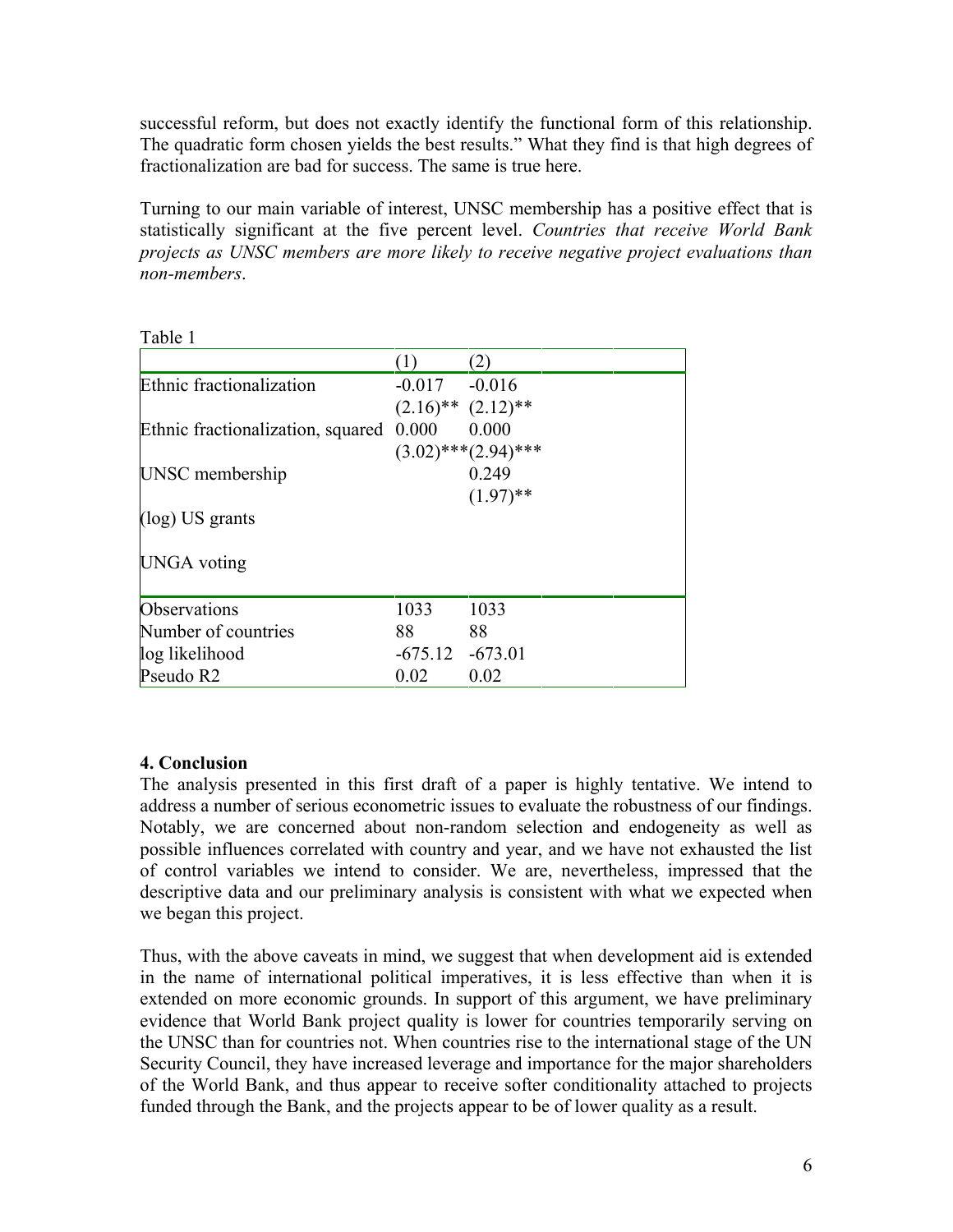If World Bank projects for temporary UNSC members are of inferior quality, why do governments pursue them? Why do powerful countries "reward" UNSC members with inferior aid? The answer to these questions has to do with time-inconsistent preferences.

The evaluations of World Bank projects we consider take place some years after the projects have been completed and certainly after the two-year term of a UNSC member has ended. At the inception of the project, both the lenders and the borrowers of World Bank funds are pressed by short-run considerations. While some governments may be better than others, even the most secure dictatorships may maintain power by paying off a small group key constituencies rather than pursuing the public good (Bueno de Mesquita et al. 2003), and even the best elected leaders in democracies may have pressing reelection concerns. If World Bank conditionality requires short-run sacrifices, governments may wish to avoid it. And if these governments are serving on the UNSC, the Bank's major shareholders just might be willing to provide weaker conditionality in return for good behavior when important votes come before them. Powerful countries might be better off in the long-run with more prosperous allies, but the short-run security concerns they pursue through the UNSC may often outweigh the long-run development concerns they are supposed to pursue through institutions like the World Bank.

This line of argument may lead to the conclusion that a solution is to insulate the World Bank from the vagaries of day to day politics. Yet we are cautious about making such a suggestion, as we recognize that the alternative to a world with politically manipulated international organizations may be one with no international organizations at all, where major powers pursue foreign policy unilaterally. Future research should therefore focus on what does more harm – politically motivated aid provided by organizations like the World Bank or politically motivated aid provided unilaterally. If it is the latter, then it may just be that even when faced with political pressure from powerful countries, the international public servants at the Bank have some positive impact.

#### **References**

- Andersen, Thomas Barnebeck, Henrik Hansen, and Thomas Markussen. 2006. US politics and World Bank IDA-lending. *Journal of Development Studies* 42 (5):772- 794.
- Bueno de Mesquita, Bruce, Alastair Smith, Randolph M. Siverson, and James D. Morrow. 2003. *The Logic of Political Survival*. Cambridge, MA: MIT Press.
- Chapman, Terrence L. and Dan Reiter, 2004, The United Nations Security Council and the Rally 'Round the Flag Effect, *Journal of Conflict Resolution* 48, 6: 886-909.
- Dollar, David, and Jakob Svensson. 2000. What Explains the Success or Failure of Structural Adjustment Programs. *Economic Journal* 110: 894-917.
- Doyle, Michael W., 2001, The New Interventionism, *Metaphilosophy* 32: 212-235.
- Dreher, Axel, Jan-Egbert Sturm, and James Raymond Vreeland. 2009. Development Aid and International Politics: Does membership on the UN Security Council influence World Bank decisions? *Journal of Development Economics* 88 (1):1-18.